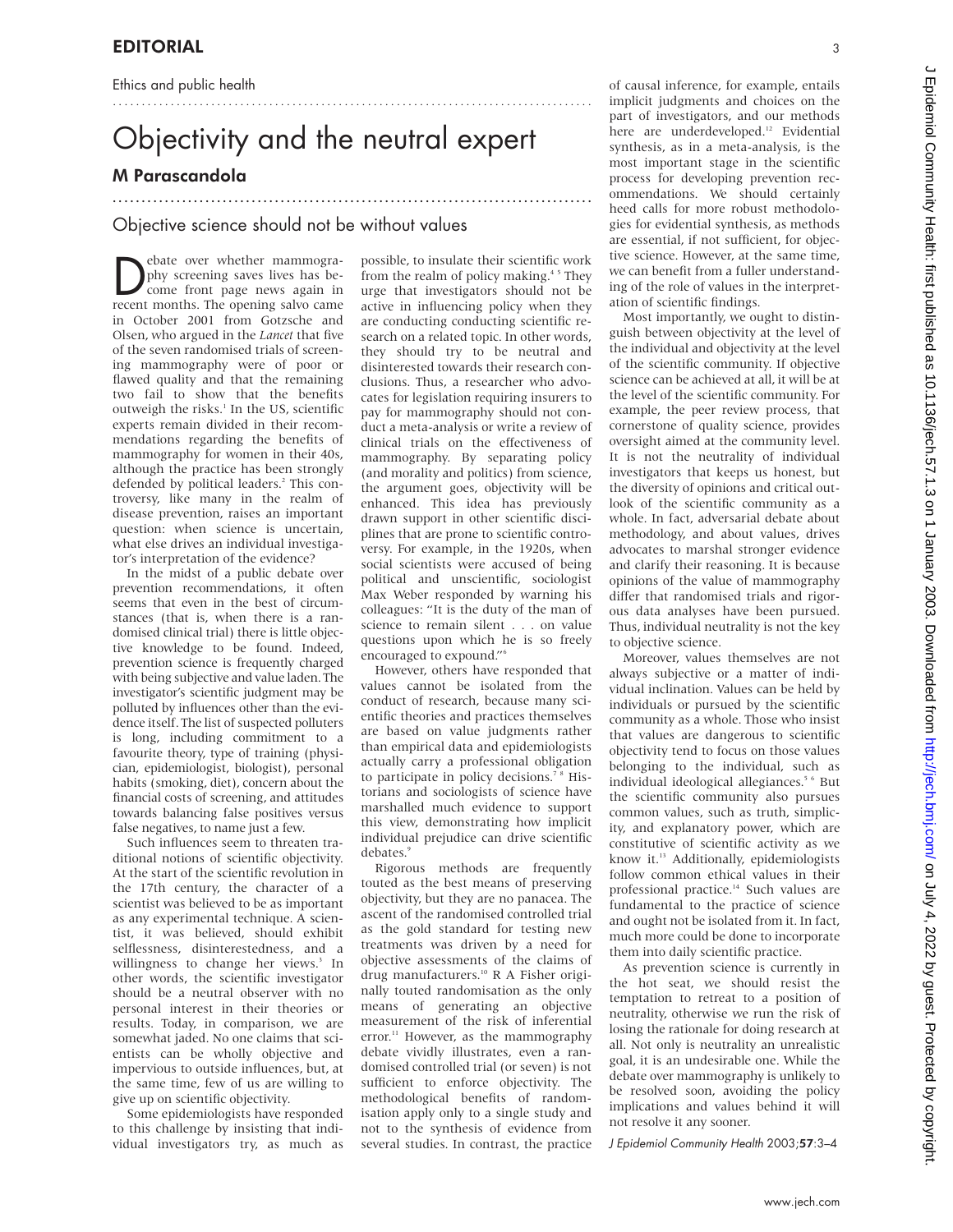### .....................

Author's affiliations M Parascandola, National Cancer Institute, 6130 Executive Blvd, Suite 3109, Bethesda, MD 20892, USA

Correspondence to: Dr M Parascandola; paramark@mail.nih.gov

#### REFERENCES

- 1 Olsen O, Gotzsche PC. Cochrane review on screening for breast cancer with mammography. Lancet 2001;358:1340–2
- 2 Marshall E. Battle heats up over mammography benefits. Science 2002;295:1624–5.
- 3 Shapin S. A social history of truth: civility and science in seventeenth-century England. Chicago: University of Chicago Press, 1994.
- 4 Rothman KJ, Adami HO, Trichopoulos D. Should the mission of epidemiology include the eradication of poverty? Lancet 1998;352:810–13.
- 5 Savitz DA, Poole C, Miller WC. Reassessing the role of epidemiology in public health. Am J Public Health 1999;89:1158–61.
- 6 Proctor RN. Value-free science? Purity and power in modern knowledge. Cambridge, MA: Harvard University Press, 1991:149.
- 7 Wing S. Whose epidemiology, whose health? Int J Health Serv 1998;28:241–52.
- 8 Weed DL, Mink PJ. Roles and responsibilities of epidemiologists. Ann Epidemiol<br>2002;**12**:67–72.

...................................................................................

- 9 Collins H, Pinch T. The Golem: What you should know about science. 2nd edn. Cambridge: Cambridge University Press, 1998.
- 10 Matthews JR. Quantification and the quest for medical certainty. Princeton: Princeton University Press, 1995.
- 11 Fisher RA. The design of experiments. Edinburgh: Oliver and Boyd, 1935.
- 12 Weed DL, Gorelic LS. The practice of causal inference in cancer epidemiology. Cancer Epidemiol Biomarkers Prev 1996;5:303–11.
- 13 Longino HE. Science as social knowledge: values and objectivity in scientific inquiry. Princeton: Princeton University Press, 1990.
- 14 Weed DL, Coughlin SS. New ethics guidelines for epidemiology: background and rationale. Ann Epidemiol 1999;9:277–80.

## Ethics and public health

# Science, ethics, and professional public health practice

...................................................................................

# D L Weed, R E McKeown

# Competing values and obligations

#### PUBLIC HEALTH PRACTICE

At the core of professional public health practice is a promise to help society by preventing disease and promoting health. Public health is a calling, as much an art as it is steeped in scientific theory, method, and evidence. We, the public health professionals, learn theory and practice in the classroom and hone them in experience. We define core values and embrace integrity, prudence, honesty, and trust. We develop standards of excellence and codes of ethics to guide our professional pursuits.<sup>12</sup> Our practice is a complex blend of acquiring scientific knowledge and participatory policymaking. We study communities and individuals, the healthy as well as those who suffer from disease, injury, malnutrition, and untimely death. We recommend and advocate policies with others, for others, and for ourselves.

Ethics as an academic discipline and as a pragmatic dimension of our daily professional lives offers a conceptual framework and methods for thinking about and improving the practice of public health. Inevitably, we encounter situations marked by tension between competing values and obligations. Of the many problems that require attention, we choose three: evidence to action; the pitfalls and promise of public advocacy, and the balance between individual freedom and the common good.

#### EVIDENCE TO ACTION

The scientific knowledge that matters to public health interventions extends from

the physical and biological sciences to epidemiology and on to the environmental, social and behavioural sciences. The problem of deciding when to act on the basis of that knowledge is as much synthetic as it is analytic. We collect evidence and use methods, both qualitative and quantitative, for its interpretation. We recommend actions in a climate buffeted about by politics, economics, and religious beliefs.

We cannot act in a vacuum. For primary prevention, we need to know *something* about how people are exposed, some semblance of a mechanism of action, how well the factor explains disease occurrence, and how that factor is connected to other determinants that make up the complex tapestry of causation. We need to know *something* about the expected changes in incidence, morbidity or mortality if the factor is removed, how much such interventions cost, the trade offs in risks and benefits, and how well such changes are tolerated by the public and their cultural institutions.

How much do we need to know? We rarely have the luxury of waiting for a complete understanding of causation. With every new shred of evidence we ask the question: *now* is it time to act? Sometimes the answer is obvious. Other times we swing back and forth on the pendulum of uncertainty. The scholarship of ethics suggests that such judgments are a product of circumstances—including the current scientific evidence—and ethical principles, obligations, guidelines, and maxims. The principles that guide such decisions are multiplying by the hour. Bioethics gave us four: non-maleficence, beneficence, respect for persons, and justice. Twelve so called principles of public health ethics recently appeared.<sup>1</sup> The precautionary principle suggests that actions should be taken when the evidence is somewhere below that of the unachievable levels of certainty or proof.<sup>3</sup> But what is the *least* amount of evidence needed to warrant action to reduce risk, minimise harm, respect the autonomy of others, achieve justice, and maintain the public trust in our profession?

#### ADVOCACY, OBJECTIVITY, AND VALUES

As public health professionals we debate the pitfalls and promise of public advocacy. There are those in the profession who warn us away from advocacy in the hope that we can maintain an objective scientific neutrality. But science alone will not get the work of public health done and objectivity is less a characteristic of the scientist than it is the property of scientific methods. Besides, we are obliged to come to the aid of communities.<sup>4</sup> Thoughtful, just, and reasoned advocacy is as much a part of our practice as is science.

Ultimately we seek balance between the dispassionate description of scientific findings and a persistent plea to use those findings for public health action. Call it finding a balance between the pursuit of truth for its own sake and solidarity with others for whom we advocate. Call it the balance between realism and pragmatism<sup>5</sup> or between objectivity and subjectivity. Mix in the values that cut across science and its application. That is the second problem for public health professionals.

#### INDIVIDUAL FREEDOM AND THE COMMON GOOD

In mission and means, public health strives for healthy communities and for healthy individuals in communities.<sup>6</sup> Historically, even when public health activities were directed to individuals (for example, immunisation), there was a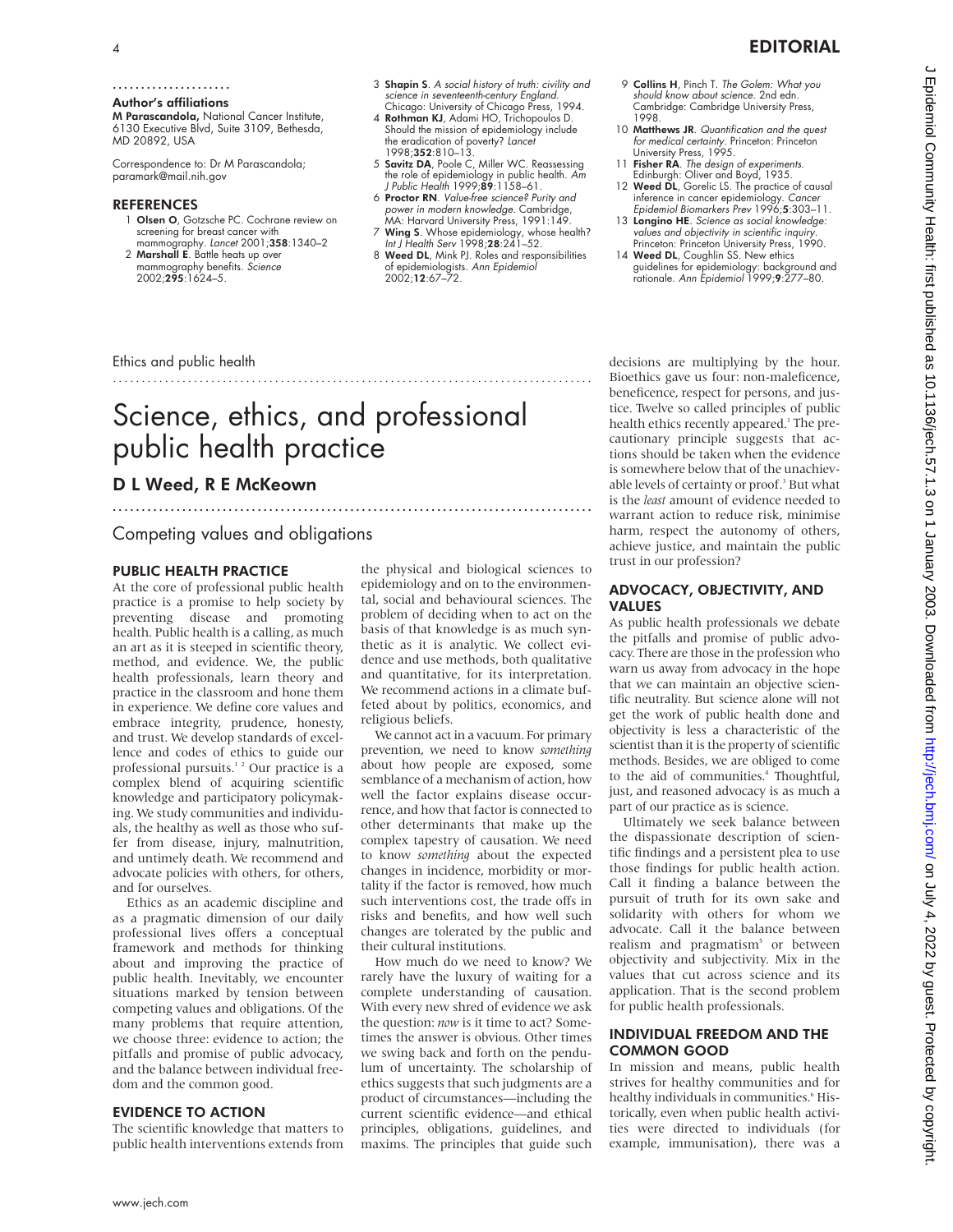dual intent: to protect both the individual and the health of the community. More recently, public health professionals have recognised the importance of focusing on higher levels of societal organisation and broader concepts of health.

There is in public health an inherent tension between the freedom, rights, and desires of the individual and assuring the optimal conditions for well being of the community. With mandatory immunisation, self determination is in conflict with coercion. Chlorination and fluoridation of water inflict an intervention on individuals without consent. Programmes aimed at transforming social conditions, redistribution of resources, changing policies, or influencing lifestyles or cultural values can also threaten individual freedom and autonomy.

One can argue that these examples are merely reasonable trade offs of living in any community. Being a part of society, after all, entails constraints on freedom. Nevertheless, we wonder whether the goods presumed to justify those constraints are valued and shared by the community as a whole, whether some suffer a greater burden while others gain a disproportionate benefit, whether the coercion is so great as to violate fundamental human rights and dignity, whether the risks imposed are sufficiently large as to require voluntary and informed consent, and finally, whether there should be, or can be, something like informed community consent.<sup>7-9</sup>

#### SUMMARY

Public health is a multidimensional entity: a complex of concepts and concrete institutions, both quest and practice, a desired goal and a present vocation. Its domain is extensive, stretching horizontally from providing preventive services as a safety net for individuals to promoting the health of communities, and vertically spanning policies, interventions, and research ranging from fundamental physiological processes to the social forces that change society.

It is inevitable that public health professionals will encounter, even engender, tension between competing values and obligations. We have suggested only three areas where tensions seem particularly pressing.

The first is deciding when to act in public health, given a synthesis of the current knowledge gained from applying scientific methods to cells, individuals, communities, and society at large. It is a balancing act between what needs to be known and what needs to be done.

The pursuit of scientific knowledge (value laden as it is) and the dedicated application of what we know to achieve ends we value are both mutually reinforcing and potentially in conflict. Discerning and maintaining the proper balance, especially in the face of diverse personal and public values and political adversity, is the second of our challenges.

The third problem requires us to determine when and whether the presumed goods of promoting health and preventing disease justify constraints on fundamental rights, and to balance closely held individual values of self determination, privacy, and freedom with community values and wellbeing.

We have not proposed how these three areas of ethical tension are resolved. Indeed their resolution in specific cases is the very stuff of ethical reasoning.

What we have hoped to show is that our fundamental commitments as public health professionals impose upon us ethical dilemmas unique to our calling.

J Epidemiol Community Health 2003;57:4–5

# .....................

### Authors' affiliations

D L Weed, Division of Cancer Prevention, National Cancer Institute, EPS T-41, 6130 Executive Blvd, Bethesda, MD 20892–7105, USA

**R E McKeown,** Department of Epidemiology<br>and Biostatistics, Norman J Arnold School of Public Health, University of South Carolina, Columbia, SC 29208, USA

Correspondence to: Dr D L Weed; dw102i@nih.gov

#### **REFERENCES**

- 1 Public Health Leadership Council and the American Public Health Association. Public Health Code of Ethics. (http://
- www.apha.org/codeofethics/ 2002). 2 American College of Epidemiology. American College of Epidemiology Ethics Guidelines. Ann Epidemiol 2000;10:487–97.
- 3 Horton R. The new new public health of risk and radical engagement. Lancet 1998;352:251–2.
- 4 Weed DL, Mink P. Roles and responsibilities of epidemiologists. Ann Epidemiol<br>2002;**12**:67–72.
- 5 Rorty R. Objectivity, relativism, and truth. Cambridge: University Press, 1991.
- 6 Stoto MA, Abel C, Dievler A, eds. Healthy communities: new partnerships for the future of public health. Washington, DC: Institute of Medicine, 1996.
- 7 Callahan D, Jennings B. Ethics and public health: forging a strong relationship. *Am J*<br>Public Health 2002;**92**:169–76.
- 8 Mann JM. Medicine and public health, ethics and human rights. Hastings Cent Rep 1997;27:6–13.
- 9 Pellegrino ED. Autonomy and coercion in disease prevention and health promotion. Theoret Med 1984;5:83–91.

#### Ethics and public health

# Self care and consumer health. Do we need a public health ethics?

...................................................................................

...................................................................................

# L D Castiel

Bioethical principlism is not enough for dealing with global public health issues

**B** loethical principlism places an emphasis on autonomy. In a certain analogous way, modern promotional public health emphasises the role ioethical principlism places an emphasis on autonomy. In a certain analogous way, modern promoof self care as a key element to achieve healthy states. One of the many presumed available sources of guidance in health is information provided on the

internet. Both this information's quality and the tools to measure it are considered highly inconsistent. This topic has become a matter of bioethical concern, because of the possibilities for harm (maleficence) to potential users. On the other hand, there are large contingents worldwide consisting solely of non-consumers unable to dedicate themselves to self care practices. This brief commentary considers some issues related to a global perspective towards what may be considered pertinent to a public health ethics.

The domains of health ethics have been occupied by new issues. Emerging circumstances clearly call for the field's revalidation. One example is the discussion of a so called "global" bioethics, not focused exclusively on problems in the economically strong nations.<sup>1</sup> Other emerging ethical issues involve "ehealth", or the availability of health related content through electronic information networks. New specialties such as telemedicine and cybermedicine are thus appearing in the area of medical informatics. There are already specialised journals on e-health and literature on corresponding ethical issues.

Under such circumstances it becomes untenable to insist on the traditional